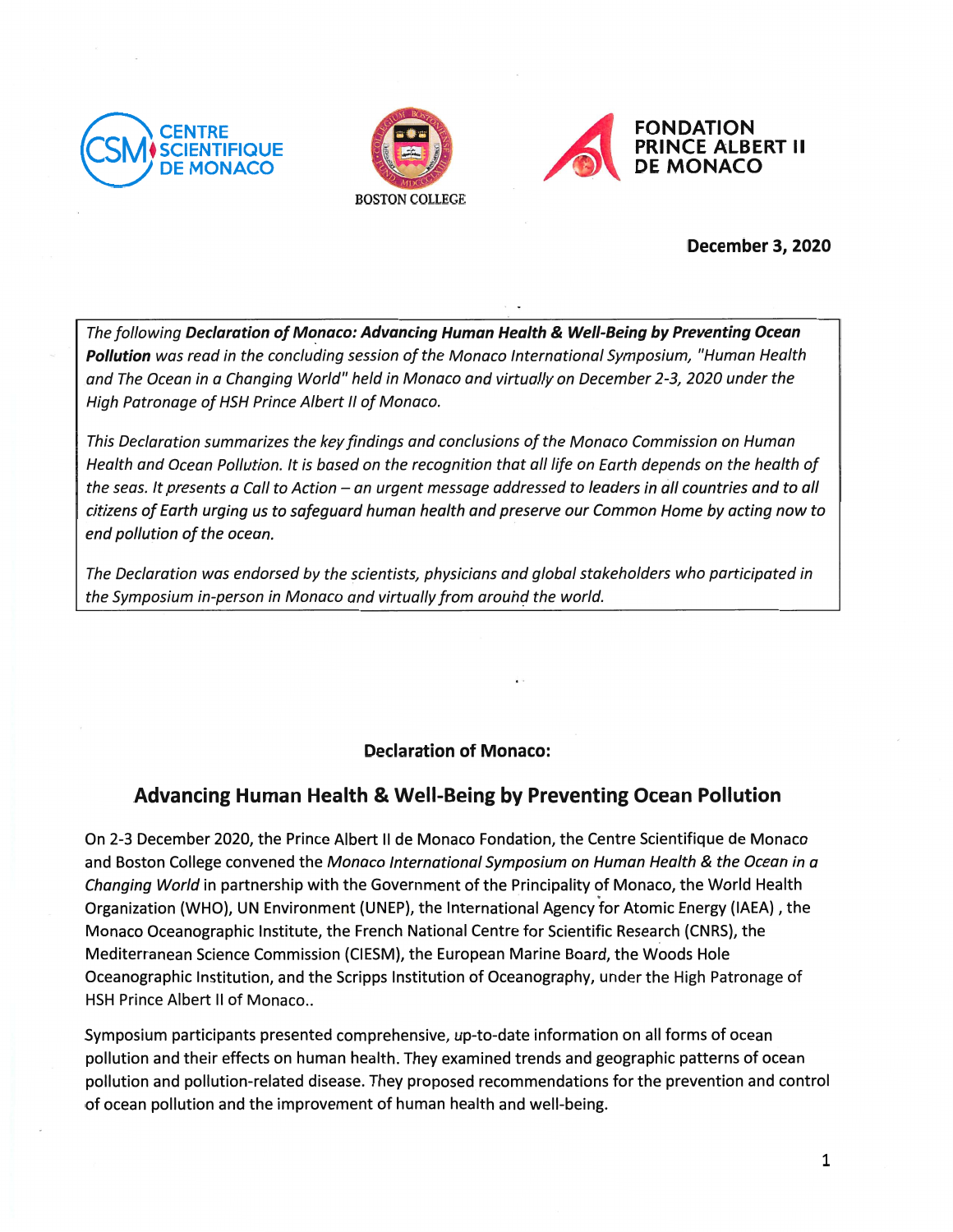Major Conclusions of the Symposium are these:

- L Pollution of the oceans is widespread, worsening, and in many places poorly controlled. Human activity that releases unwanted wastes into the sea is the major source.
	- . Ocean pollution is <sup>a</sup> complex mixture of plastic waste, toxic metals, manufactured chemicals, oil spills, urban and industrial wastes, pesticides, fertilizers, pharmaceutical waste, agricultural runoff and sewage.
	- . More than 80% arises from land-based sources.
	- Chemical and plastic pollutants have become ubiquitous in the earth's oceans. They contaminate seas and marine organisms from the high Artic to the abyssal depths.
- 2. Ocean pollution has multiple negative impacts on human health and well-being. The magnitude, severity and geographic ranges of these effects are increasing.
	- . Petrochemicals and persistent organic pollutants (POPs) in the oceans threaten the marine microorganisms that produce much of the earth's oxygen supply.
	- . Mercury pollution of the oceans causes high levels cf contamination in tuna and other widely eaten fish. When pregnant mothers eat mercury-contaminated fish, mercury enters their bodies and can damage their children's developing brains. The consequences are lifelong reductions in intelligence (lQ), developmental delays, and increased risk of attention deficit/hyperactivity disorder (ADHD).
	- . Coal combustion in power plants and factories is fhe main source of marine mercury pollution. Gold mining is a second source.
	- . In adults, mercury pollution increases risk of cardiovascular disease and accelerates cognitive decline, thus increasing risk of dementia.
	- . Plastic microparticles and microfibers the microscopic breakdown products of plastic pollution — persist in the oceans for years, enter the marine food web and concentrate in fish and shellfish consumed by humans
	- . Plastic microparticles carry multiple toxic chemicals— PCBs, phthalates, bisphenol A, brominated flame retardants, organophosphorus compounds, organotin compounds, and perfluorinated chemicals. When they enter the human body in plastic microparticles, these chemicals can reduce male fertility, increase risk of heart disease, disrupt endocrine signaling, depress immune function, and cause cancer.
	- . Agricultural runoff. Industrial waste and human sewage released into harbors and coastal waters trigger Harmful Algal Blooms (HABs), increase incidence of ciguatera fish poisoning and toxic shellfish poisoning, build antibiotic resistance, and accelerate the spread of life-threatening infections.
- 3. Ocean pollution has multiple harmful effects on marine ecosystems. Climate change and ocean acidification are exacerbating these effects.
	- . Plastic pollution kills seabirds, fish and marine mammals.
	- . Pharmaceutical waste, chemical pollution and sewage discharges damage fragile estuaries and mangrove swamps that are the nurseries of the sea.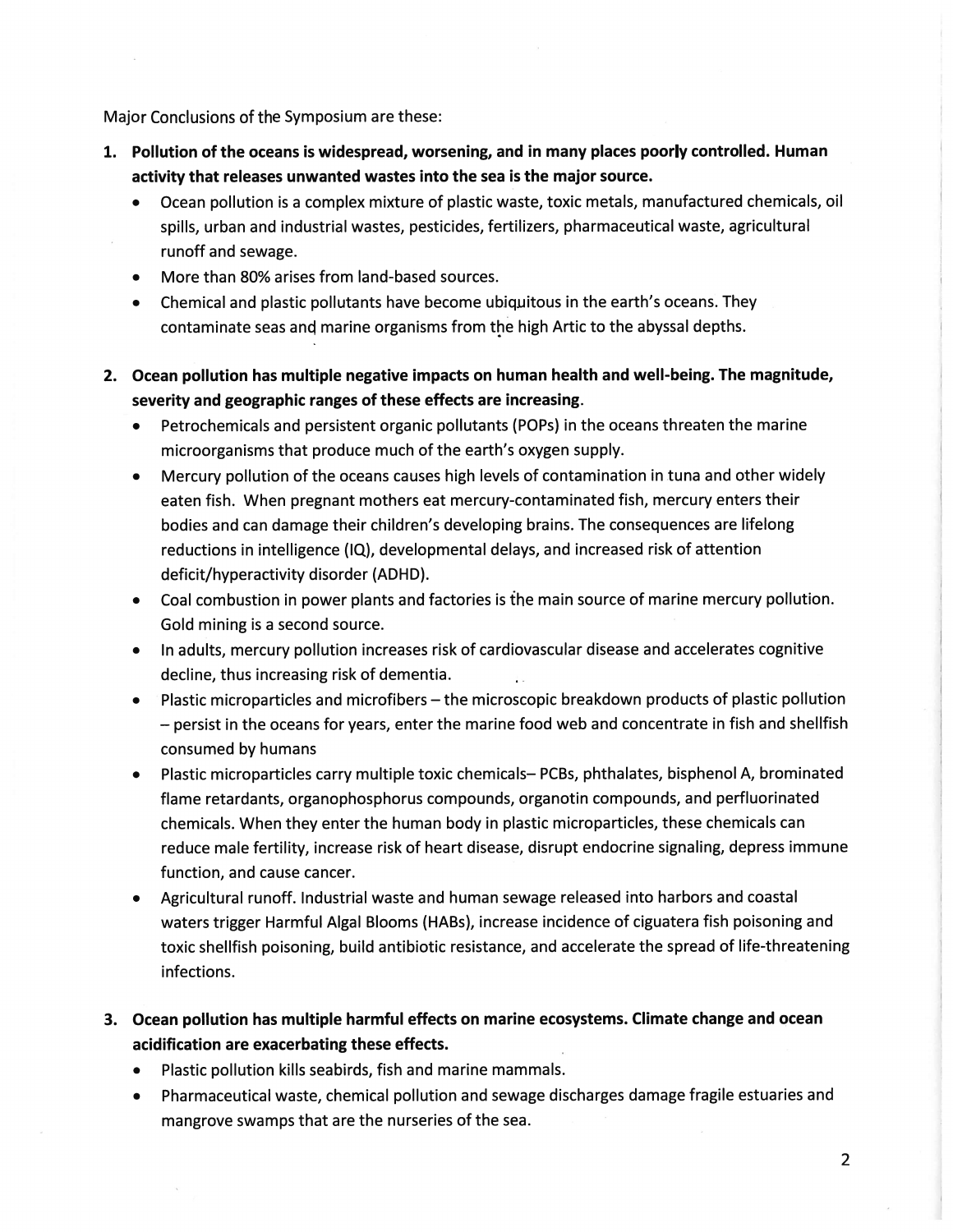- Chemical pollutants and pharmaceutical wastes destroy coral reefs.
- Increased absorption of carbon dioxide into the oceans the direct consequence of fossil fuel  $\bullet$ combustion - results in ocean acidification. Ocean acidification destroys coral reefs, dissolves oysters, and dissolves calcium-containing plankton at the base of the marine food web.
- Pollution contributes to declines in fish stocks and threatens food security of millions.

### 4. Ocean pollution is deeply unjust.

- Ocean pollution and all its impacts fall disproportionately on people in small island nations,  $\bullet$ indigenous communities in the far North, coastal communities in the Global South, and fishing communities worldwide - populations that create only miniscule amounts of pollution.
- This is environmental injustice on a global scale.  $\bullet$

## 5. Ocean pollution is not well mapped.

- Current knowledge of ocean pollution and its impacts on human health is incomplete.
- Information on the geographic distribution and concentrations of pollutants in the oceans and on the sizes of the human populations exposed to ocean pollution is fragmentary and confined mostly to the seas that border high-income countries.
- Conference participants note that this lack of complete information provides no excuse for  $\bullet$ delaving action to control ocean pollution

### 6. The Good News. Ocean pollution can be prevented and controlled.

- Like all forms of pollution, ocean pollution can be prevented and controlled.
- The key first step is to identify and control the land-based sources that account for 80% of  $\bullet$ ocean pollution
- Targeted, data-driven strategies based on law, policy, and technology and backed by strong enforcement are essential to achieve control.
- These strategies are highly effective and have achieved significant successes against ocean pollution.
- Polluted harbors have been cleaned, estuaries rejuvenated, and coral reefs restored.  $\bullet$
- Interventions against ocean pollution are highly cost-effective. They have boosted economies, increased tourism, and restored fisheries. These benefits will last for centuries
- Prevention and control of ocean pollution have improved human health, prevented disease and extended longevity.

World leaders and global citizens who recognize the gravity of ocean pollution, acknowledge its growing dangers, engage civil society and the global public, and take bold, evidence-based action to stop pollution at source will be critical to preventing ocean pollution and safeguarding human health.

3